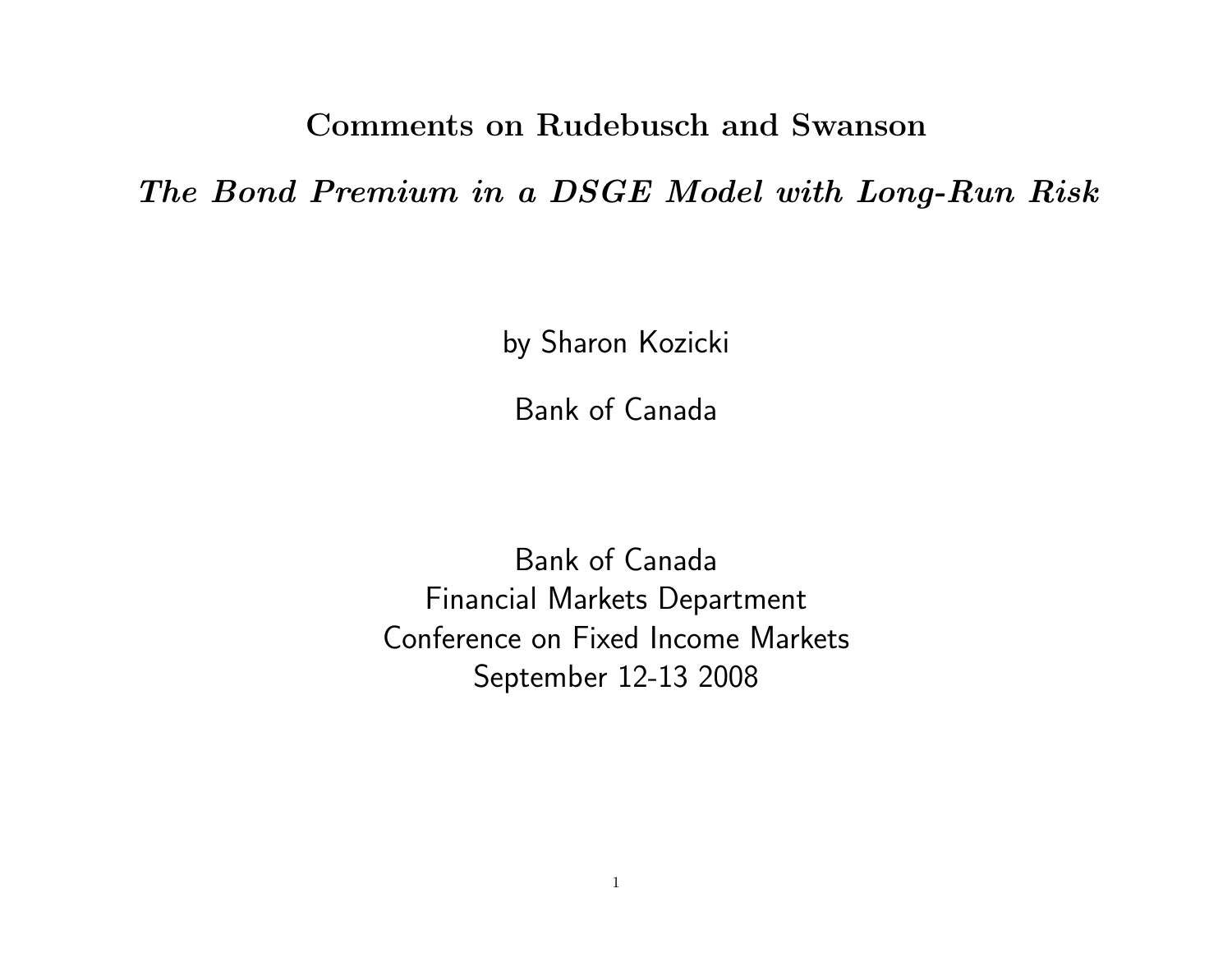# Background

Main question

• What are the economic forces that justify substantial and time-varying risk premium?

Challenge

• Introducing more financial detail into structural macroeconomic models

Key insights from the literature:

- Epstein-Zin recursive preferences with long-run risk can justify the equity premium (Bansal and Yaron (2004))
- EZ preferences and reduced-form model of consumption and inflation dynamics can generate significant time variation in the term premium (Piazzesi and Schneider (2006), Bansal and Shaliastovich (2008))
- Results found in endowment economies don't always generalize to production economies (Rudebusch and Swanson (2008))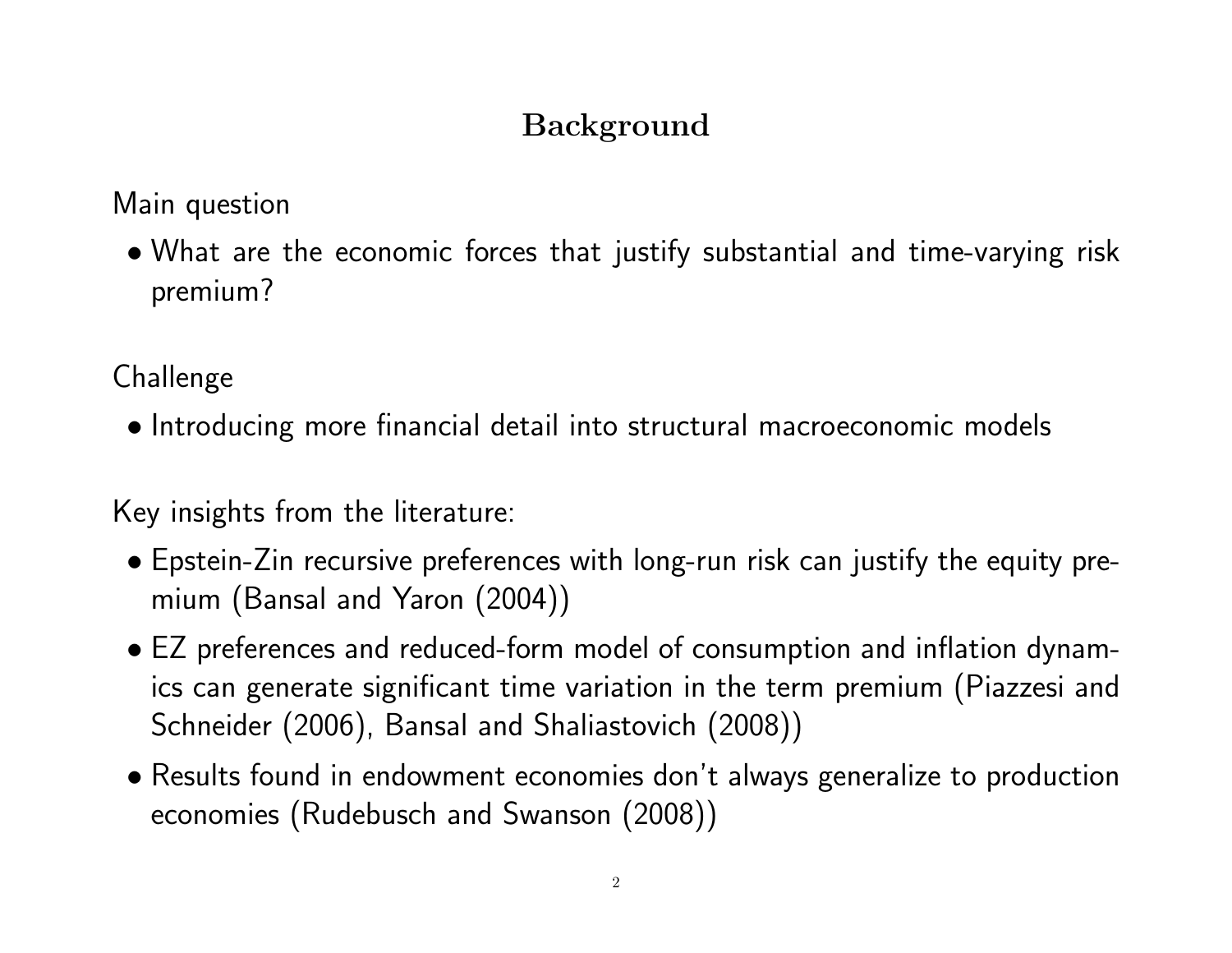### Overview of paper

This paper can generate reasonable mean 10-year bond premium with:

- A DSGE model with production and fixed capital (no investment)
- Epstein-Zin preferences with extreme risk aversion
- "Long-run" productivity risk and long-run inflation risk

and without

- time-varying volatilities of shocks
- time-varying risk aversion parameter
- asymmetric information (i.e. common knowledge of process describing evolution of the inflation target)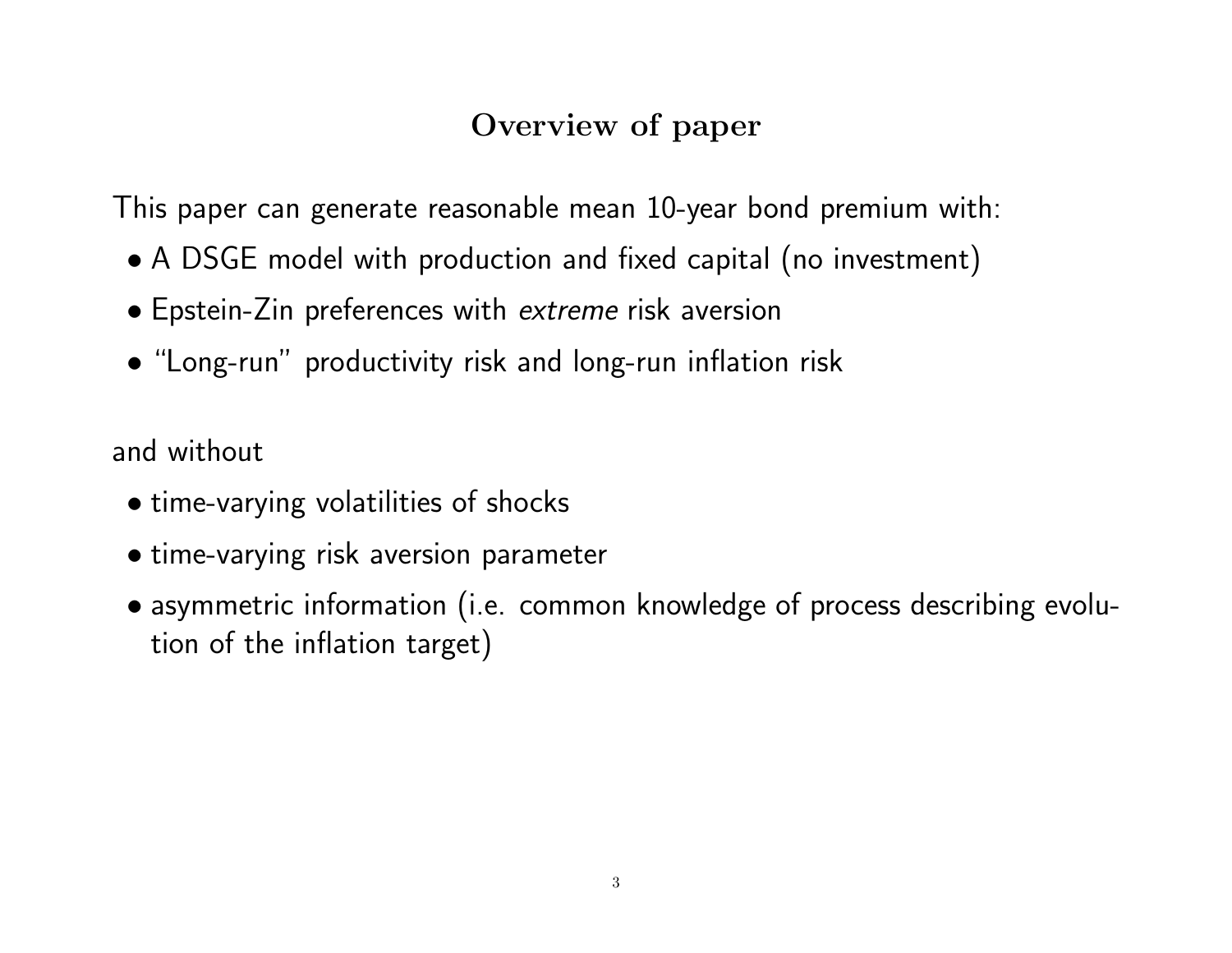### Important Insights

- Evolution of the bond premium is endogenous.
	- In the model, bond premiums react to structural shocks, they are not the source of structural shocks.
	- Correlations between movements in bond premium and economic activity and inflation depend on the structural shocks.
	- (Eric's comment from yesterday): Is it meaningful to run an impulse response to a bond premium shock? Perhaps, but this paper helps illustrate how important it is to think first about structural identification.
- Variation in bond premiums is primarily due to technology shocks.
- Long-run inflation risk only explains a little of the the mean bond premium, but seems to help on the standard deviation.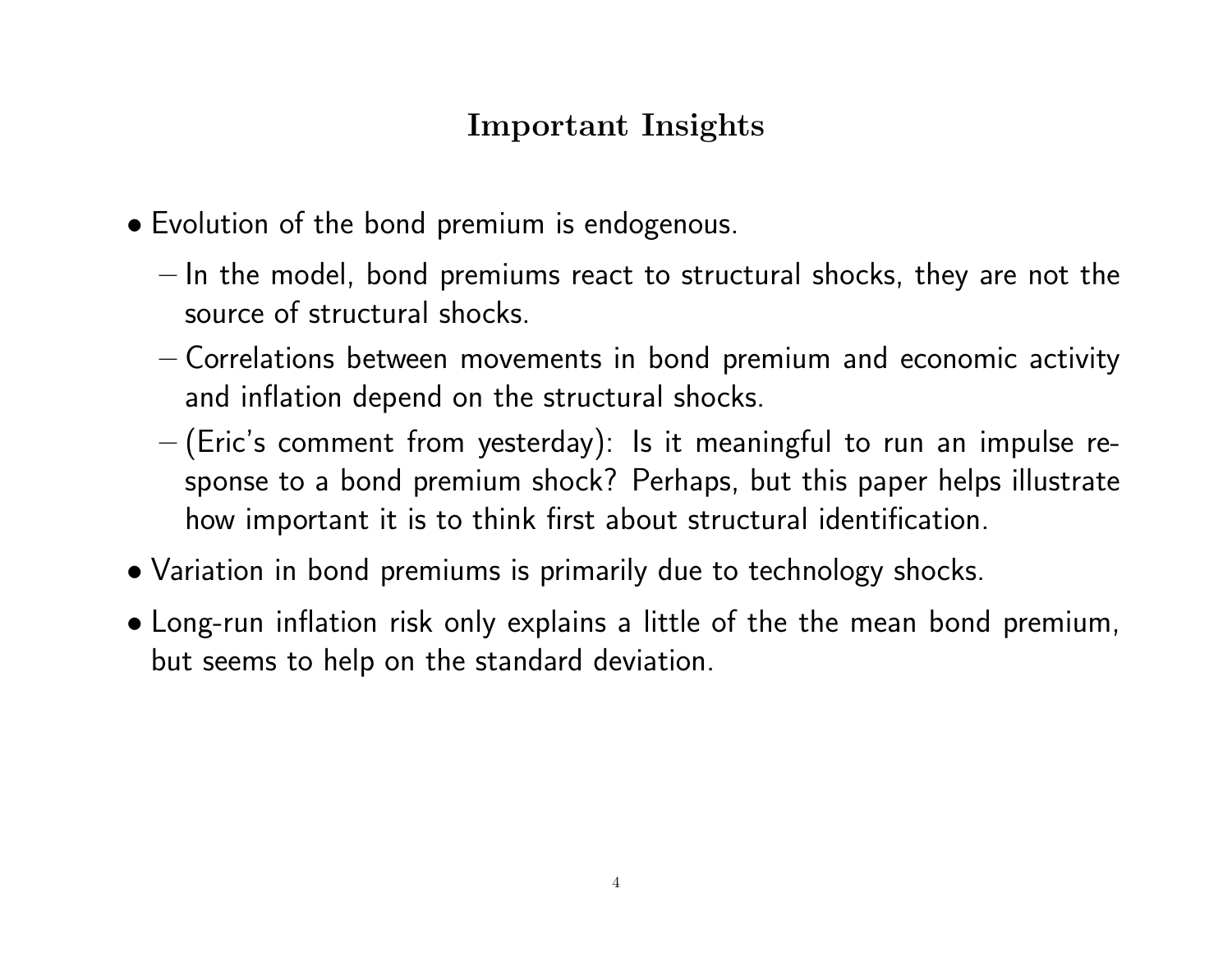#### A few key expressions and parameters

$$
u(c_t, l_t) \equiv \frac{c_t^{(1-\gamma)}}{1-\gamma} - \chi_0 \frac{l_t^{1+\chi}}{1+\chi}
$$
  
\n
$$
V_t \equiv u(c_t, l_t) + \beta \left(E_t V_{t+1}^{1-\alpha}\right)^{1/(1-\alpha)}
$$
  
\n
$$
m_{t+1} \equiv \left(\frac{V_{t+1}}{(E_t V_{t+1}^{1-\alpha})^{1/(1-\alpha)}}\right)^{\alpha} \frac{\beta u_1(c_{t+1}, l_{t+1})}{u_1(c_t, l_t)} \frac{P_t}{P_{t+1}}
$$
  
\n
$$
p_t^{s^\tau} = E_t[m_{t+1} p_{t+1}^{s^\tau}]
$$
  
\n
$$
y_t(f) = A_t \bar{k}^{1-\eta} l_t(f)^{\eta}
$$

Important parameters

- IES: Baseline parameterization has  $\gamma = 0.66$  and IES  $= 1.5$
- $\bullet$  utility curvature w.r.t. labour: Baseline parameterization has  $\chi=1.5$
- quasi-CRRA: =  $1 (1 \alpha)(1 \gamma)$ Baseline parameterization has quasi-CRRA = 15, implying  $\alpha = 43$ .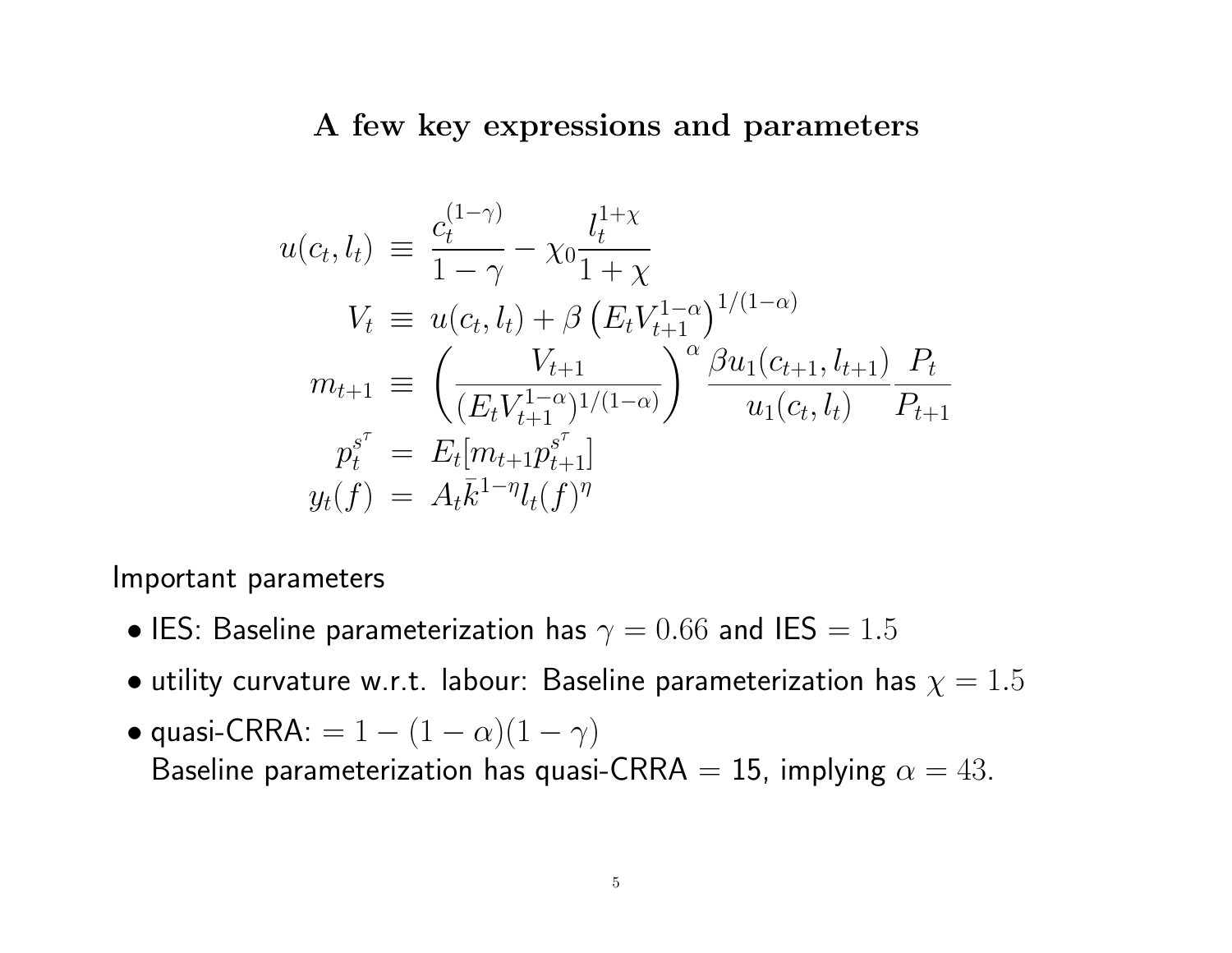### Small Comments 1

- Please clarify in the text the intuition of the interactions between  $\chi$ , quasi-CRRA and the technology parameters. "Best fit" calibrations involve changes in several parameters, and consequent changes in simulation properties that are difficult to untangle.
- Perhaps an additional column (per table) holding technology parameters constant and only allowing quasi-CRRA and  $\chi$  to change.
- $\bullet$  The model has a consol and  $\delta_c$  is chosen to set the Macaulay duration of the consol to 10 years. Holding constant the other parameter calibrations, how well would the model do at explaining bond premiums for different Macaulay durations? I would guess that the 5-year bond premium would be too large and the 30-year bond premium would be too small....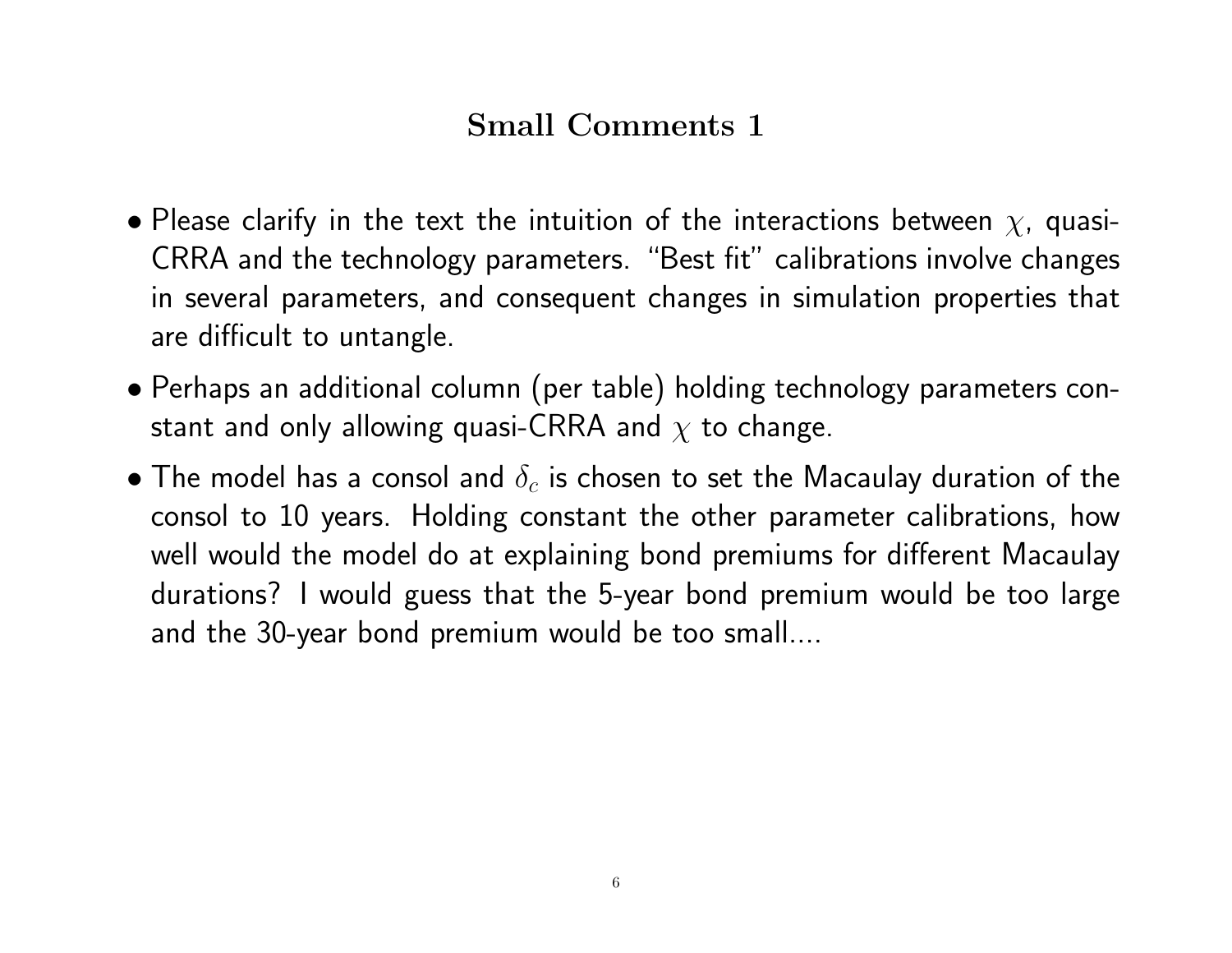### Comment 2

Long-run risk is bounded and much lower than in Bansal and Yaron (2004)

- Computational techniques use an approximation around the nonstochastic steady state of levels of real activity.
	- Data (excluding interest rates, inflation, and the bond premium) are HP detrended.
	- Trends in the levels of detrended data are treated as fully known (past, present, and future) by all economic agents.
	- This means that there is considerably less long-run risk than in Bansal and Yaron (2004).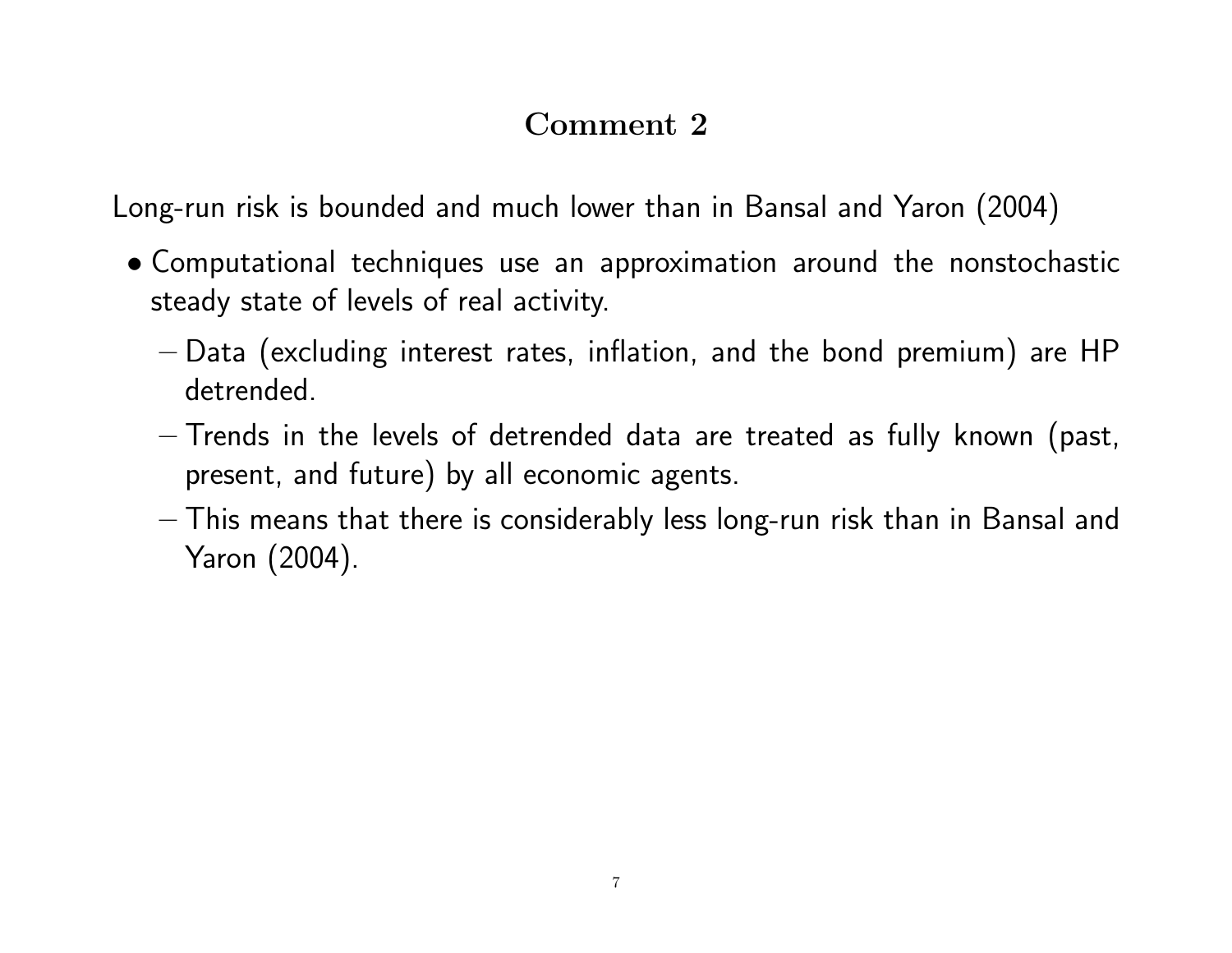#### Long-run risk

• Productivity risk in RS has a "long-run persistent" component and an idiosyncratic component:

$$
log A_t^* = \rho_{A^*} log A_{t-1}^* + \epsilon_t^{A^*}
$$

$$
log A_t = log A_t^* + \epsilon_t^A
$$

• In Bansal and Yaron (2004), consumption growth risk has a long-run persistent component and an idiosyncratic component :

$$
x_t = \rho x_{t-1} + \zeta_e \sigma e_t
$$

$$
log C_t = log C_{t-1} + \mu + x_t + \sigma \eta_t
$$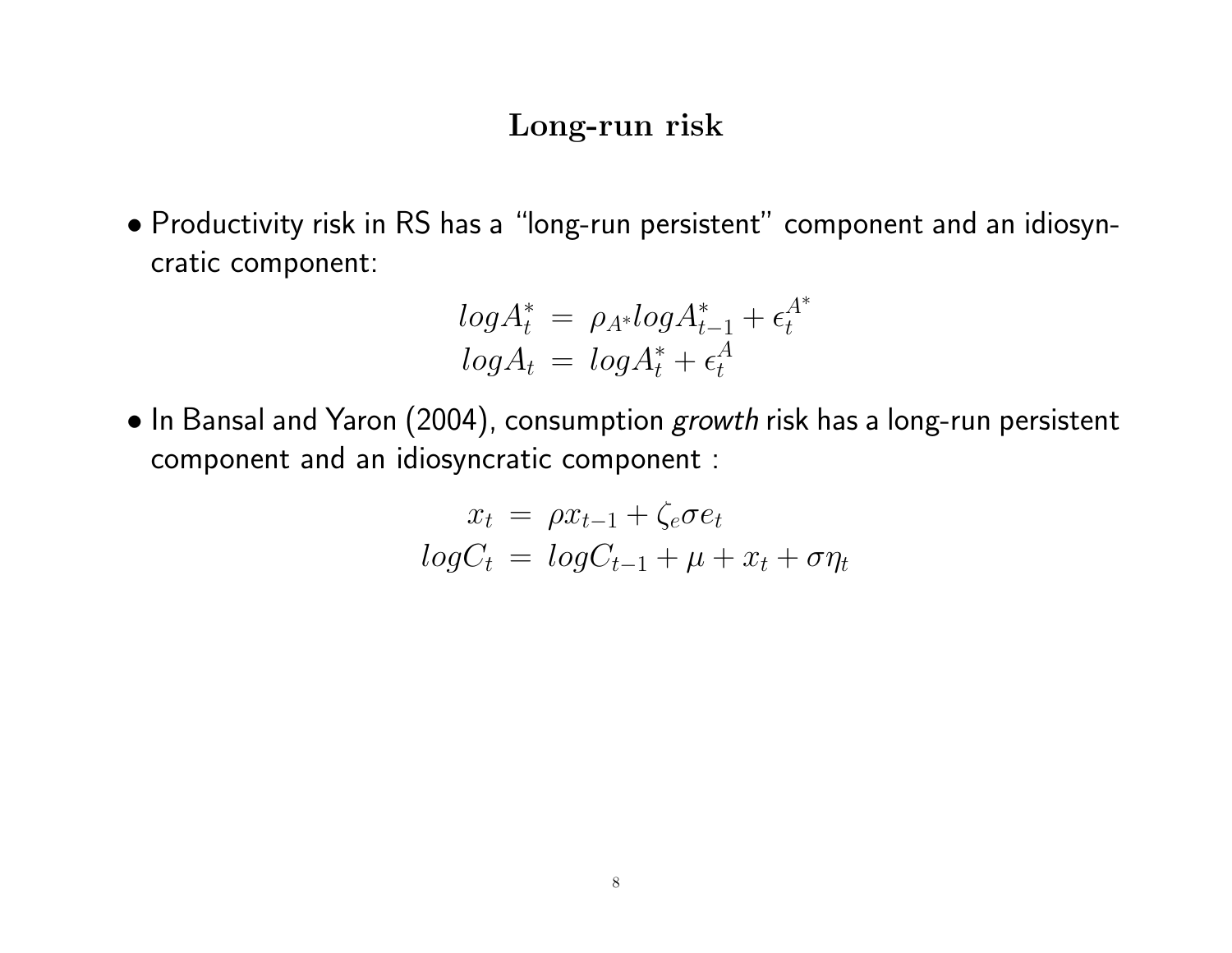#### Conditional Variances

• Rudebusch and Swanson (quarterly calibration:  $\rho_{A^*} \in \{0.9, 0.98\}$ ,  $\sigma_{A^*} \in$  $\{0.01, 0.002, 0.004\}, \sigma \in \{0, 0.005, 0.001\}\}\$ 

$$
Var_t(\Delta log A_{t+1}) = \sigma_{A^*}^2 + \sigma_A^2
$$
  

$$
Var_t(log A_{t+k}) = \frac{(1 - \rho_{A^*}^{2k})\sigma_{A^*}^2}{(1 - \rho_{A^*}^2)} + \sigma_{A^*}^2
$$

• Bansal and Yaron (monthly calibration:  $\rho = 0.979$ ,  $\zeta_e = 0.044$ ,  $\sigma = 0.0078$ )

$$
Var_t(\Delta log C_{t+1}) = \zeta_e^2 \sigma^2 + \sigma^2
$$
  
\n
$$
Var_t(log C_{t+k}) = Var_t(\sum_{i=1}^k \Delta log C_{t+i})
$$
  
\n
$$
= \frac{\zeta_e^2 \sigma^2}{(1 - \rho)^2} \left( k - \frac{2\rho(1 - \rho^k)}{(1 - \rho)} + \frac{\rho^2(1 - \rho^{2k})}{(1 - \rho^2)} \right) + k\sigma^2
$$

• As the horizon of the conditional expectation increases,  $Var_t(logA_{t+k})$  is bounded but  $Var_t(logC_{t+k})$  is not.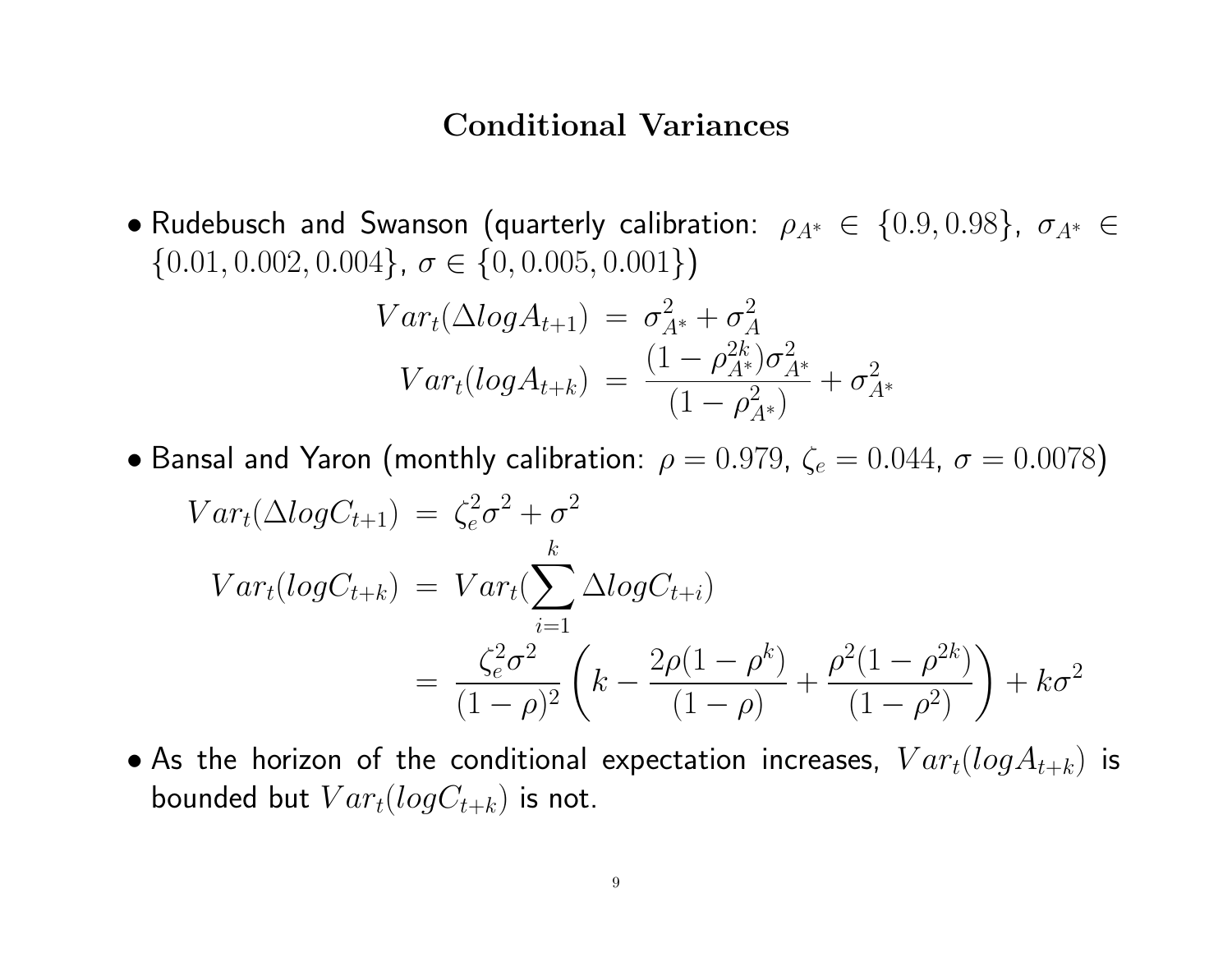**Long-Run Real Risk Conditional Standard Deviations of Productivity**

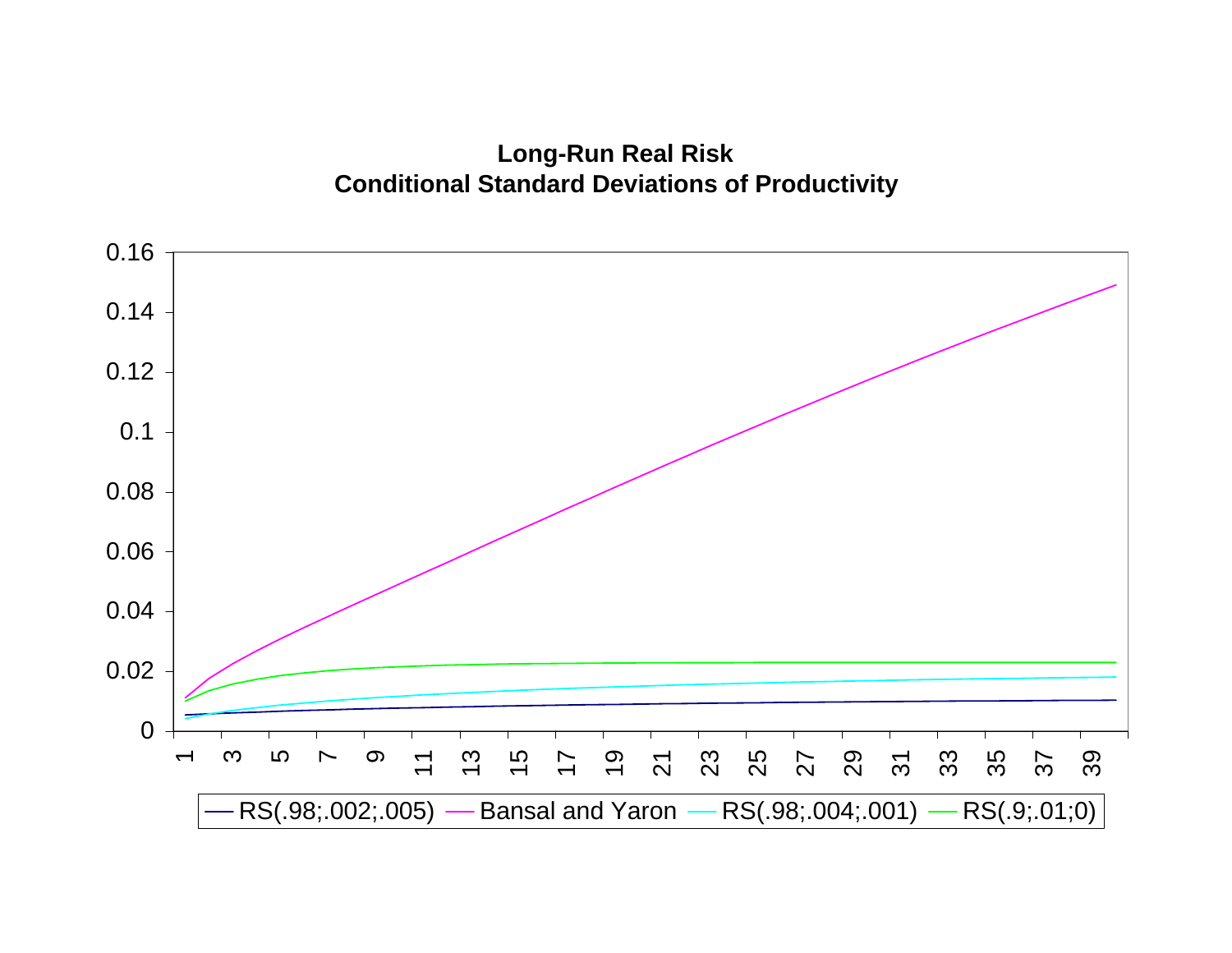**Long-Run Real Risk Conditional Standard Deviations of Productivity**

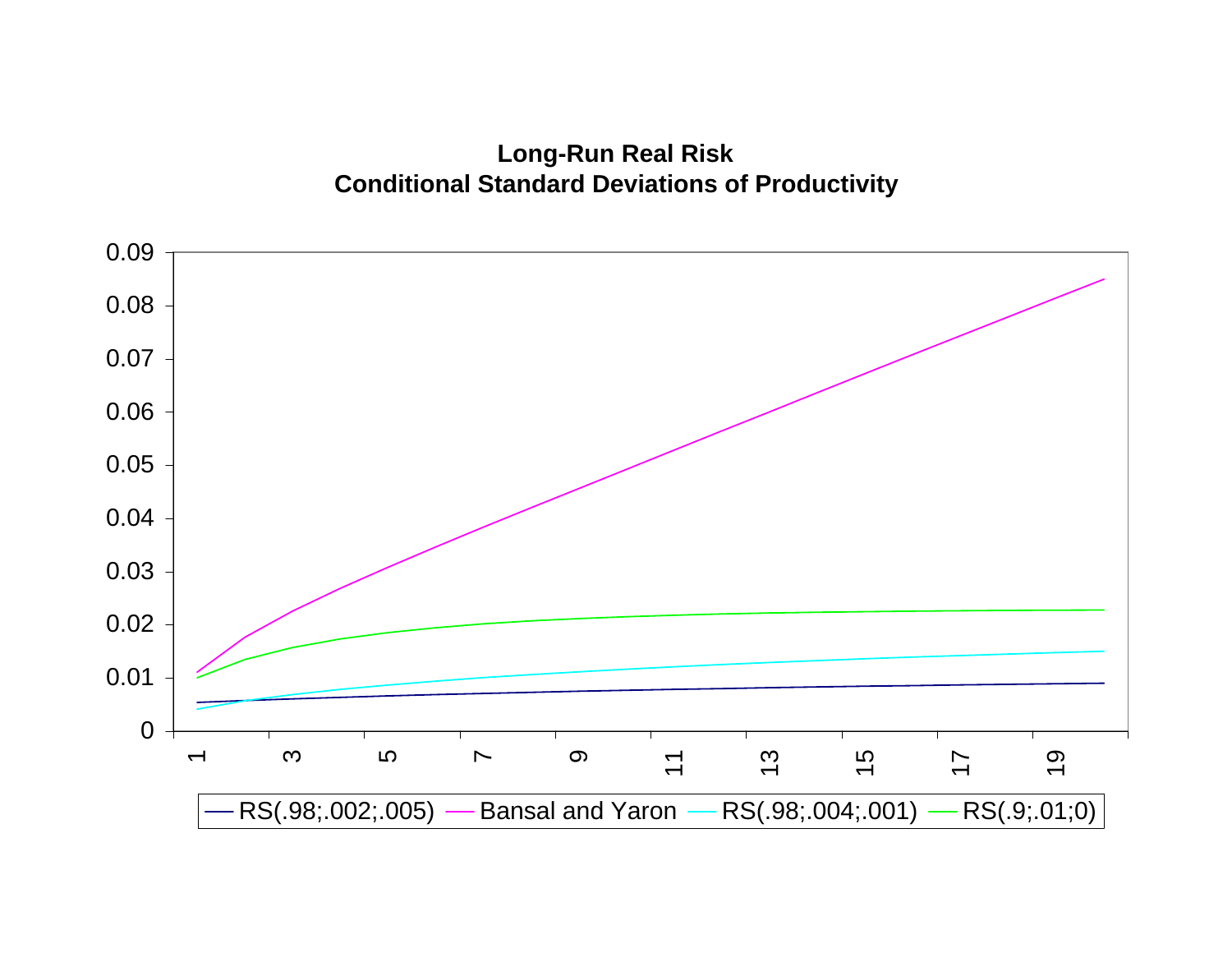Long-run risk is bounded and much lower than in Bansal and Yaron (2004)

- ... In fact, the specifications with "long-run productivity risk" have less uncertainty around the long-run productivity level than the specification with no long-run productivity risk! In the specifications with "long-run productivity risk", the "best fit" variant chooses parameterizations that result in more uncertainty around the long-run productivity level.
- Perhaps revisit the specification of the productivity process to increase longrun risk, then fix these parameters to estimate the parameters of the utility function that best fit the moments of interest.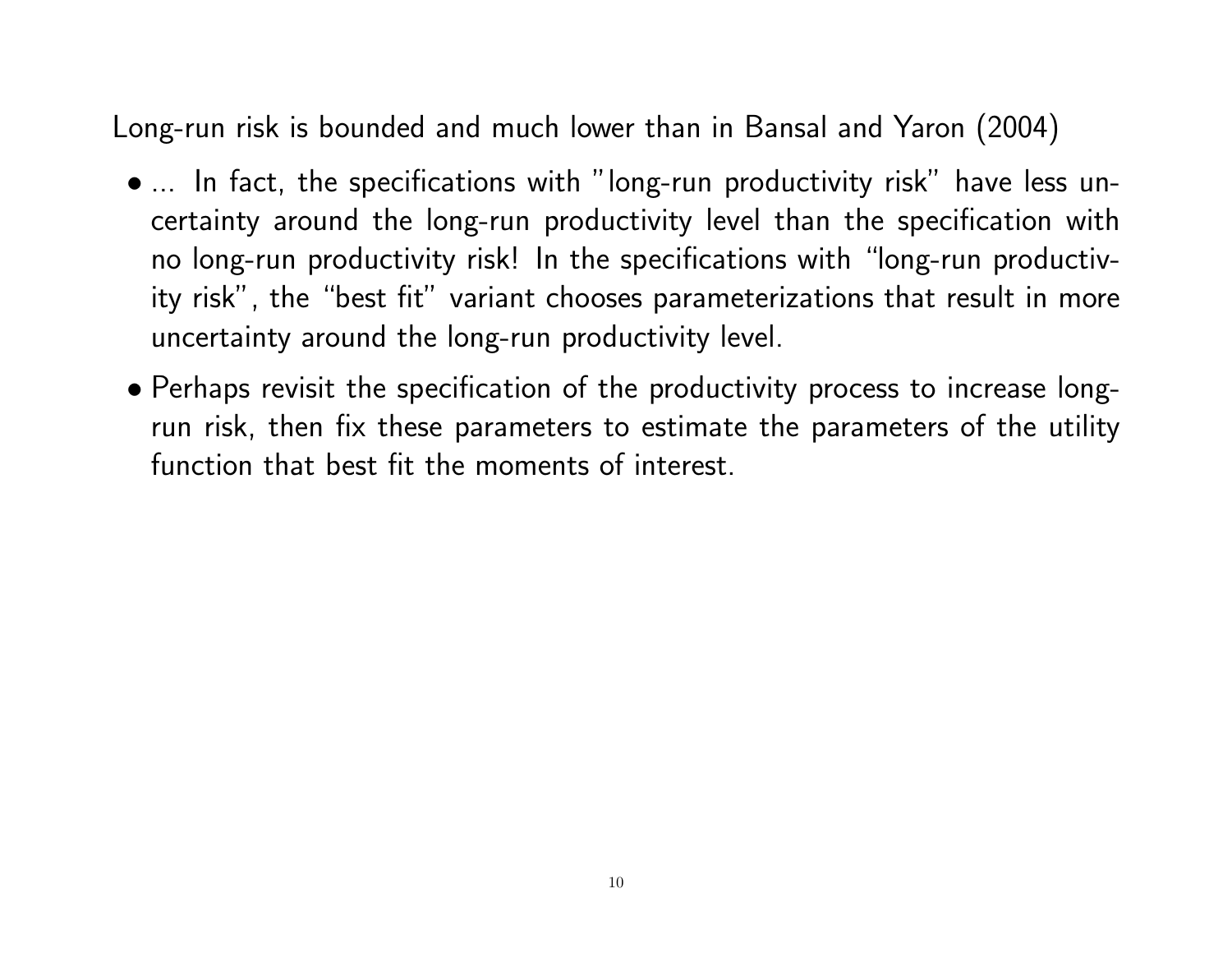## Comment 3 (just food for thought)

Are we missing something by examining closed-economy models of bond yields?

- Yields are highly correlated across countries. (See figure for data on Canada, US, UK, Germany, Japan.)
- Changes in yields are also highly correlated. Excluding Japan, correlations range between 0.67 and 0.86. Correlations of changes in yields with those for Japan range between 0.2 and 0.4.
- "Rough" calculations suggest that a common international component can explain between about 80% (Japan) and 95% (Germany) of variation in monthly 10-year yields over 1995 to 2008.
- Moreover, the standard deviation of the common component is 3 to 4 times larger than the standard deviation of country-specific components.
- Over the past 10 years, the explanatory power drops somewhat, but remains at about 75-85 % for Canada, the U.S., the U.K., and Germany.
- The standard deviation of the common component also declines over this period, but remains about 1.5 to 2 times larger than the standard deviation of country-specific components.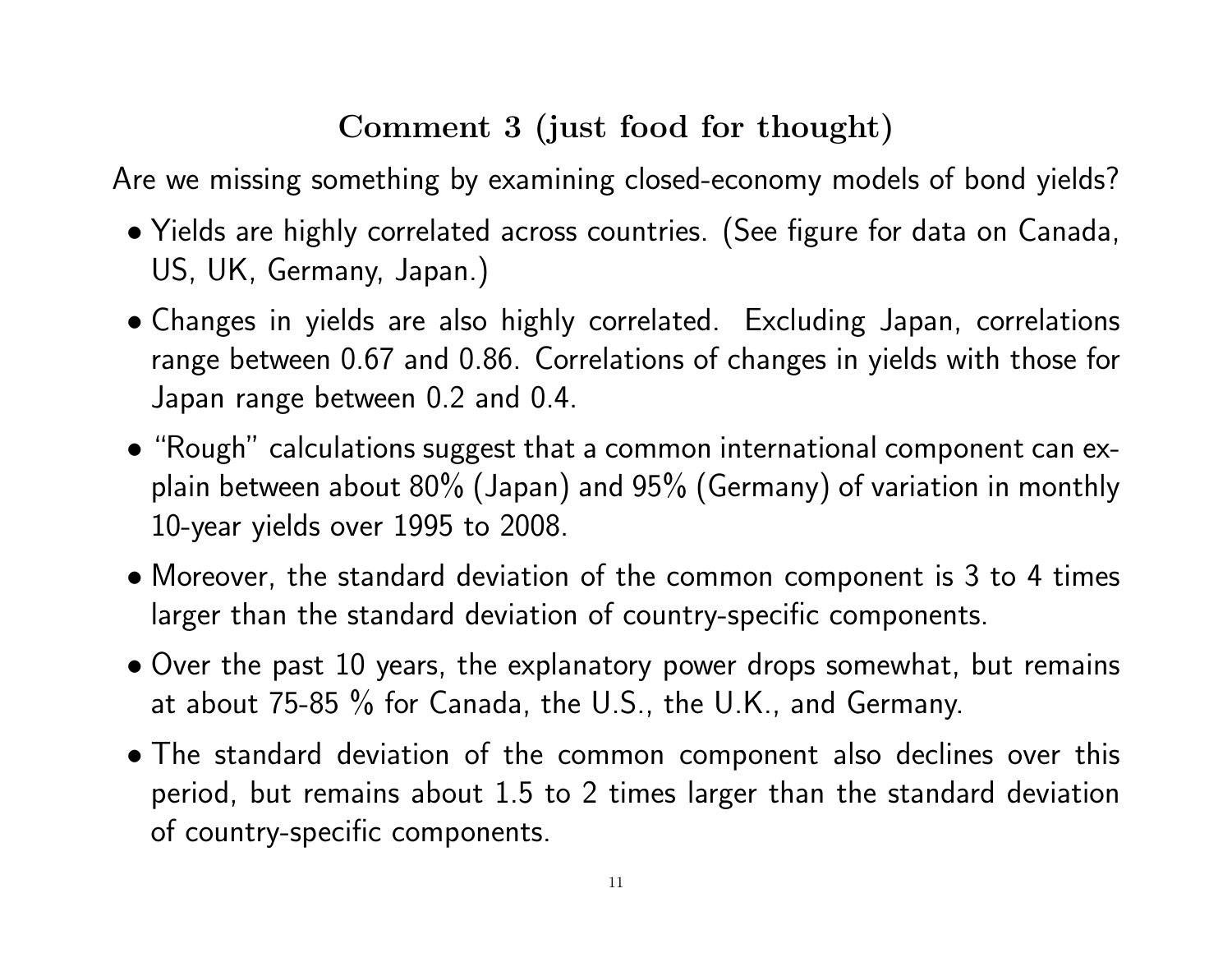• Should we be calibrating to the U.S. or to global measures?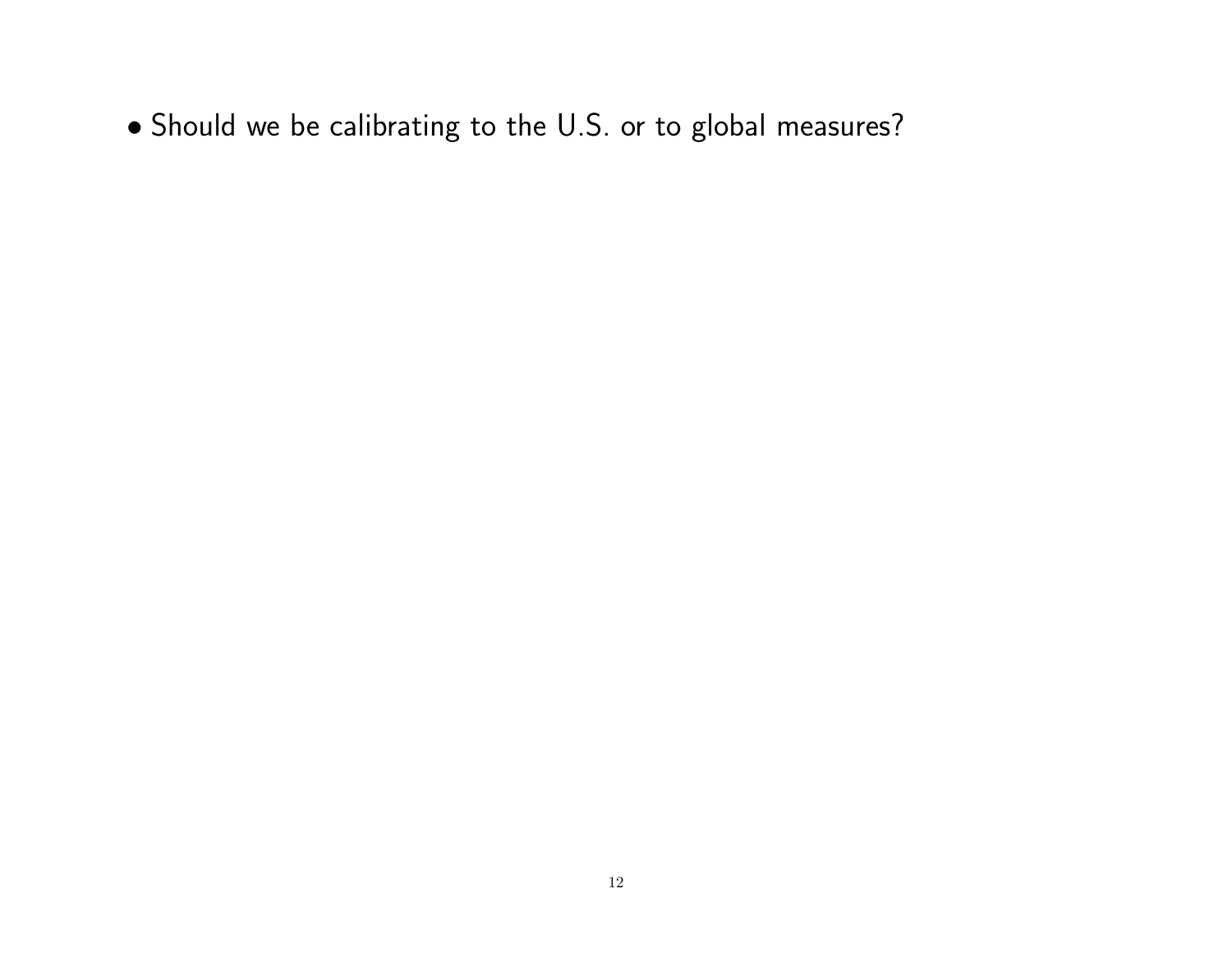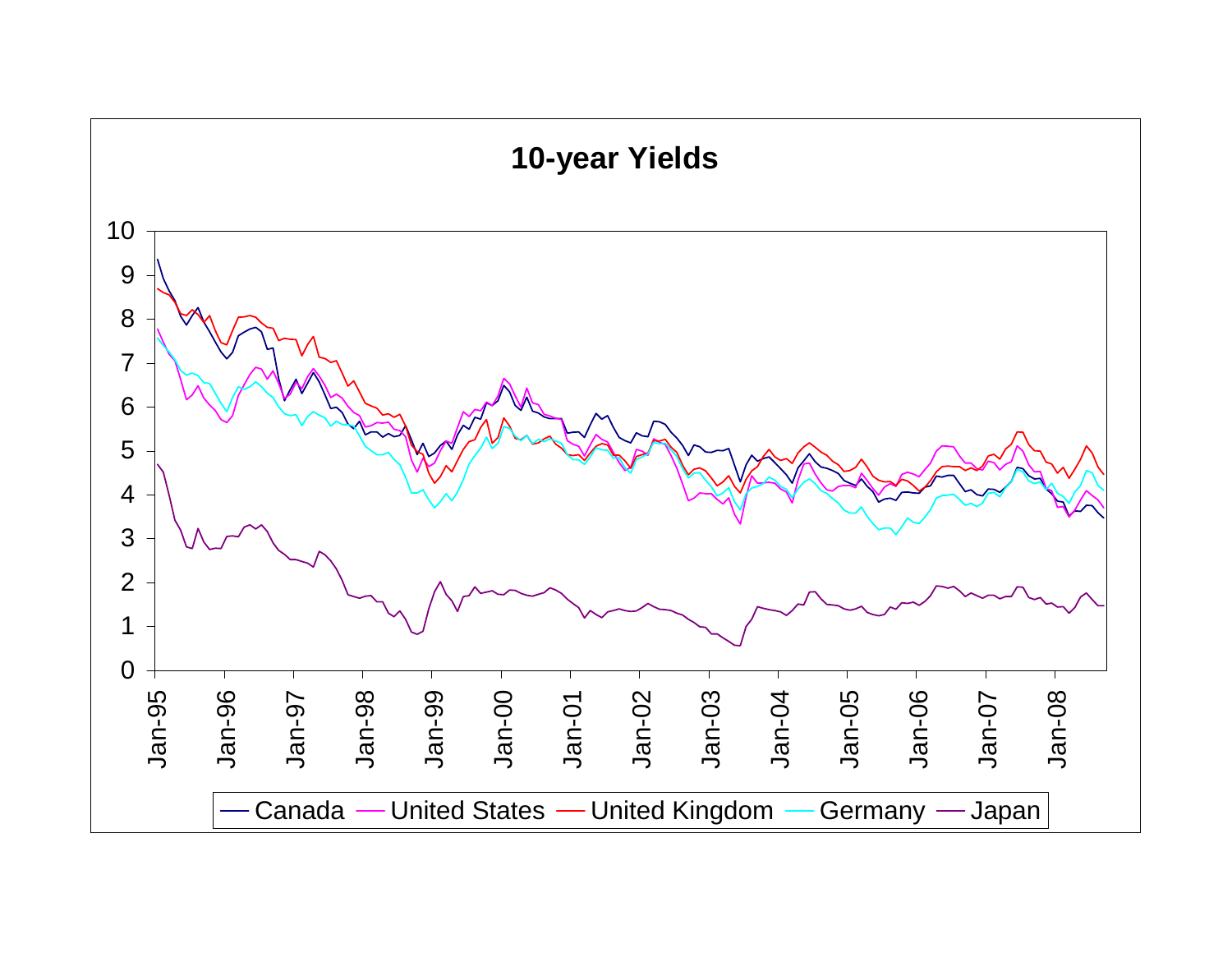